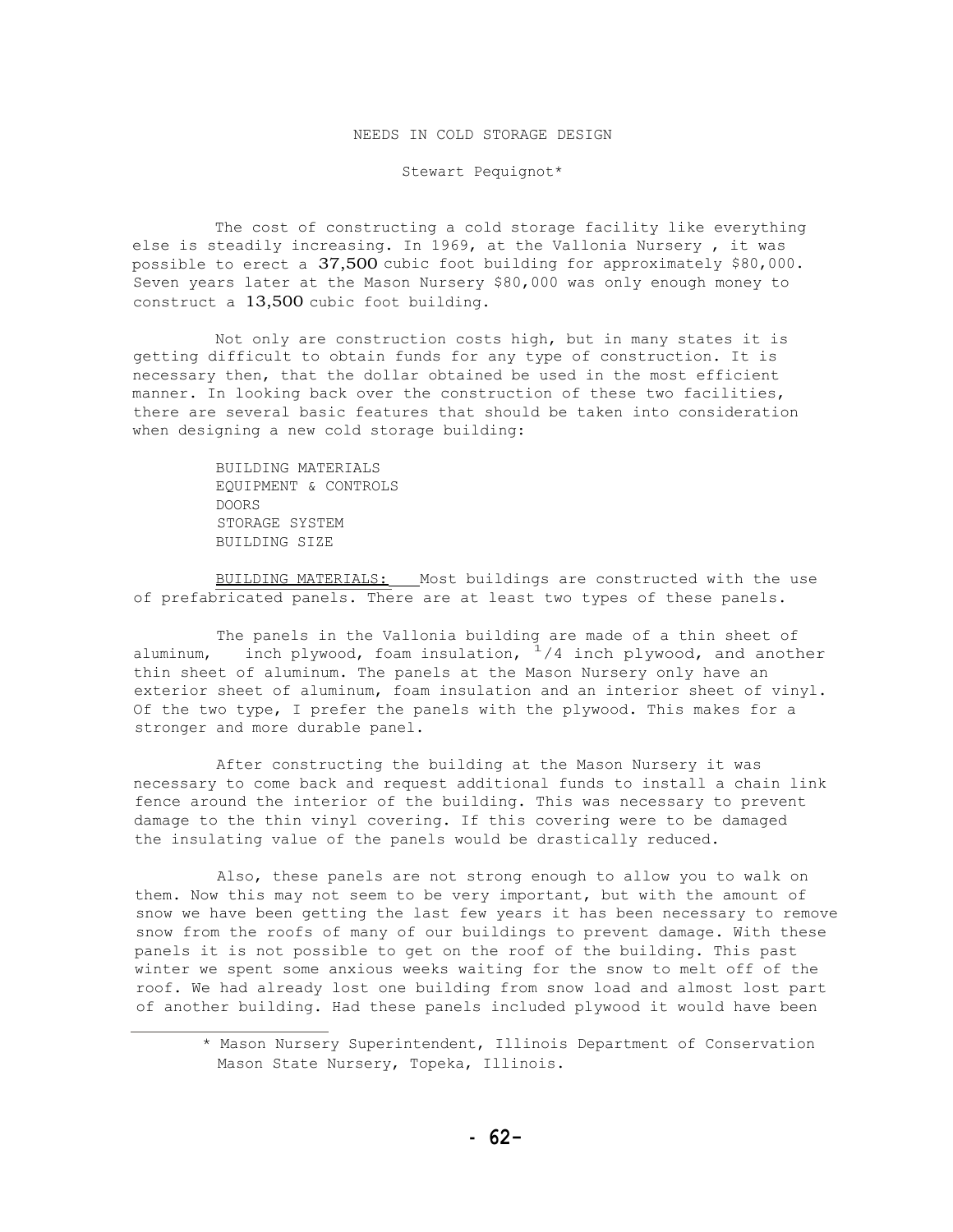possible to remove the excessive amount of snow from the roof.

EQUIPMENT C CONTROLS: The compressors and other equipment must be designed for operation during the period of time that the building will be used. In all cases this would be October - May. One of the problems we encountered in the Mason building was the fact that the engineers set up the cooling system to operate during the period May - October. In other words, during the summer rather than the winter. The biggest problem this presented was that there were no oil heaters on the compressors. During really cold spells this caused difficulty in starting and could have damaged the compressor unit from a lack of adequate oil pressure.

One of the problems we encounterd with the structure at Vallonia was that the compressors and timers and other controls were placed above ground level on the outside of the structure and were not adequately protected from the elements. This lead to continuous break downs in the operation of the equipment. The best set up is to have a small building or room where this equipment is protected from the elements and is at ground level where it can be worked on without having to use ladders.

The extreme change in weather that has occured in the last two winters presented a problem at the Mason Nursery. We utilize a storage temperature of 34° F. The winter of 1977 we had temperatures that dropped to 27 below zero. This caused the temperature inside our cold storage building to drop to 19° F. To over come this problem we had to request additional funds to install a fan-jet heating system. This system is similar to the heating systems installed in greenhouses. With this system we are able to maintain 34° F at any outside temperature.

DOORS: The Mason building has an elaborate door opening system that allows two sliding doors to be opened by electric motors. Not only is this an expensive system but, it is really not necessary. We have found that during the shipping season we are in and out of the cooler so often it is easier and faster to just leave the doors open. An overhead door or manually operated sliding doors are more than adequate. The money saved here could be used to purchase an air curtain.

If I were designing a new structure I would give very serious consideration to the installation of air curtains over each door. The air curtains will prevent temperature changes that occur when the doors are left open. Also, they do not present any problems when entering with carts or forklifts. An alternative to the air curtain, for the energy consicious, would be a door system sold through Forestry Suppliers that consists of overlapping strips of clear plastic. This system should prevent temperature changes and yet allow easy access with carts or forklifts.

STORAGE SYSTEM: I prefer the use of the TIER-RACK system for storing trees inside the cooler. These racks can be built to any specifications, are portable and, if desired, allow the use of a forklift.

What ever system you use for storing the trees you should try and include the cost of these items in the overall project. At the Mason